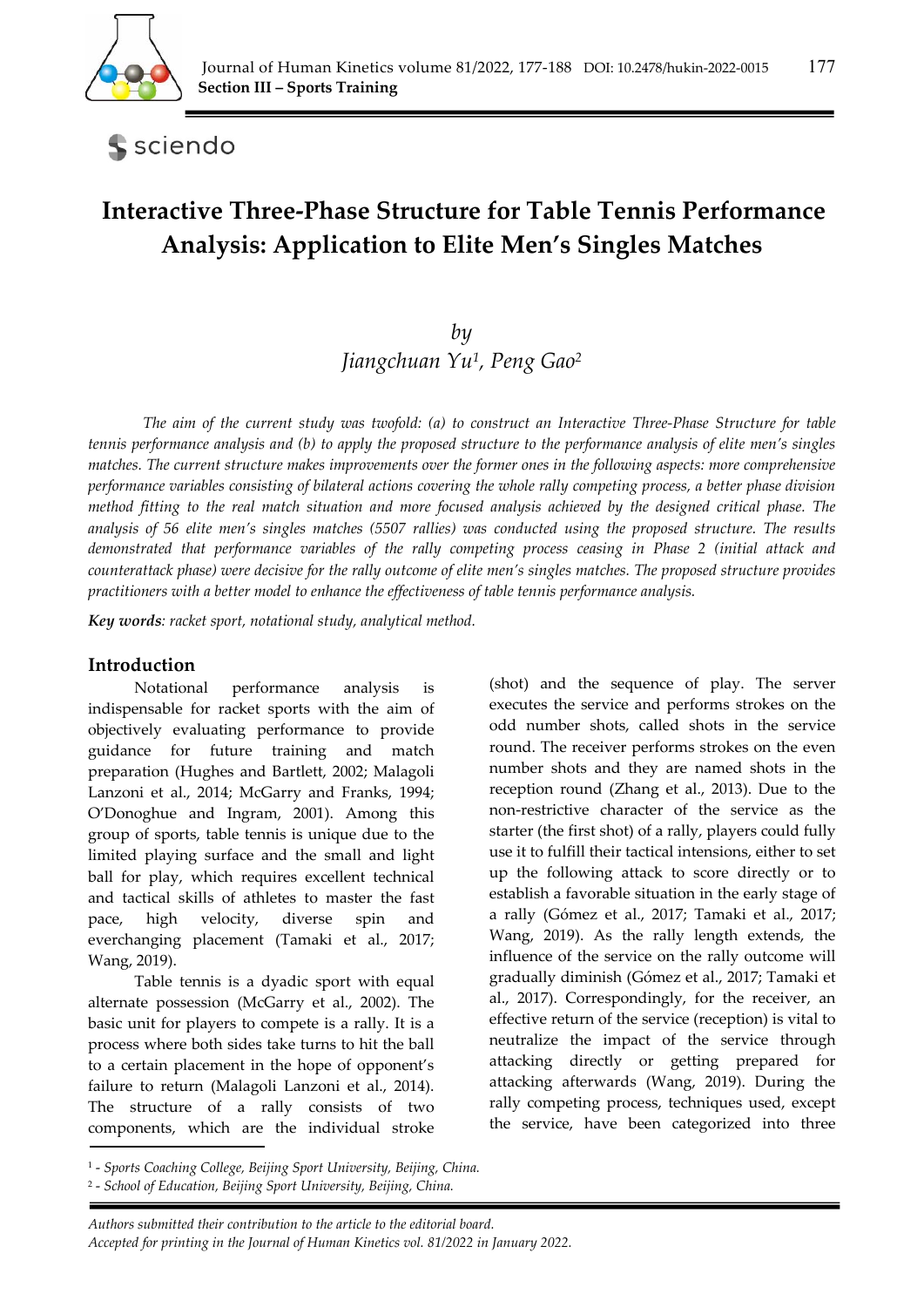types, which are offence, defense and control (Pfeiffer et al., 2010).

Different methods have been employed for table tennis performance analysis. Based on a single shot as the unit of analysis, researchers studied the effectiveness of each shot number (Tamaki et al., 2017), stroke technique (Malagoli Lanzoni et al., 2014), shot placement (Malagoli Lanzoni, et al., 2014; Wang, 2019), the ball traveling route (Guo et al., 2020) and the stroke position (Wang, 2019). The advantage of the analysis of the shot character is that it could provide detailed information which affects performance, but the results isolate player's successive strokes from one another.

To score a point is rather the effort of the combination of two or more shots than a single stroke (Wu et al., 2016). Moreover, tactical intentions and technical utilization are varied in different phases of a rally. Chinese researchers initially divided a rally competing process into three separate and sequential phases based on the shot number, namely the serve and attack phase (the first and the third shots), the receive and attack phase (the second and the fourth shots) and the stalemate phase (the fifth shot and the following) (Zhang et al., 2018). Performance was evaluated based on the scoring rate and the usage rate of variables of the three phases (Fuchs et al., 2018). This method has been known as "the threephase indices evaluation method" and has been widely employed for table tennis match performance analysis (Zhang et al., 2013). As the competing features of table tennis matches evolved with the change of rules and equipment, as well as the development of techniques and tactics, several derived phase division structures were proposed, aiming at providing more suitable analytical frameworks for performance analysis. The representative ones were the four-phase evaluation structure (Yang and Zhang, 2014), the double five sections structure (Jiang and Yao, 2015) and the dynamic three-phase structure (Zhang et al., 2018). Overall, the phase division methods assess a player's performance according to the technical and tactical abilities to score in different phases of a rally. The results are effective to guide training and match preparation. However, performance variables only describe actions of the targeted player, which makes the information for analysis incomprehensive,

considering that the opponent's actions are also important factors to affect performance (McGarry et al., 2002; O'Donoghue, 2009).

Interaction between table tennis players was introduced into modelling by Pfeiffer et al. (2010) who modeled a table tennis rally as a finite Markov Chain process transiting between players' actions (in progress) until absorbed (finished). Performance variables consisted of bilateral actions instead of the unilateral action. However, as the theoretical assumption of the model was that the next action is only in correlation with the current action and irrelevant to the preceding actions, only the two successive strokes (one exchange) were included rather than the whole shot exchanging path. In this regard, assuming that a point is scored by the serve and attack of a player, it is the successful serve strategy that decreases the quality of the opponent's return and facilitates the following attack. Therefore, under such circumstances, the contribution of a serve as a previous action to score should be counted in (Wu et al., 2016).

Later, modified bilateral models, such as the Logistic Regression Model (Wu et al., 2016) and the Double Factors (technique and placement) Model (Zhang and Zhou, 2017) were successively proposed. Variables in those models largely restored the process of performance by describing the rally competing process based on the stroke after stroke pattern to evaluate performance. However, since recording each single stroke, especially for long rallies, is complicated, only the initial three or four strokes were included in the modelling. This would make the analysis of rallies finished by multiple exchanges less accurate, for the impact of the serve and the following attack would fade away as the shot number increases (Tamaki et al., 2017).

Hence, a further modified structure for table tennis performance analysis is requisite to enhance the effectiveness of table tennis performance analysis. Inheriting the unique strength of the phase division methods and overcoming their weaknesses by modelling bilateral actions, the process of performance and, additionally, key athletic behavior (shot perturbation) on producing the rally outcome (McGarry et al., 2002), this study proposed an Interactive Three-Phase Structure for table tennis performance analysis.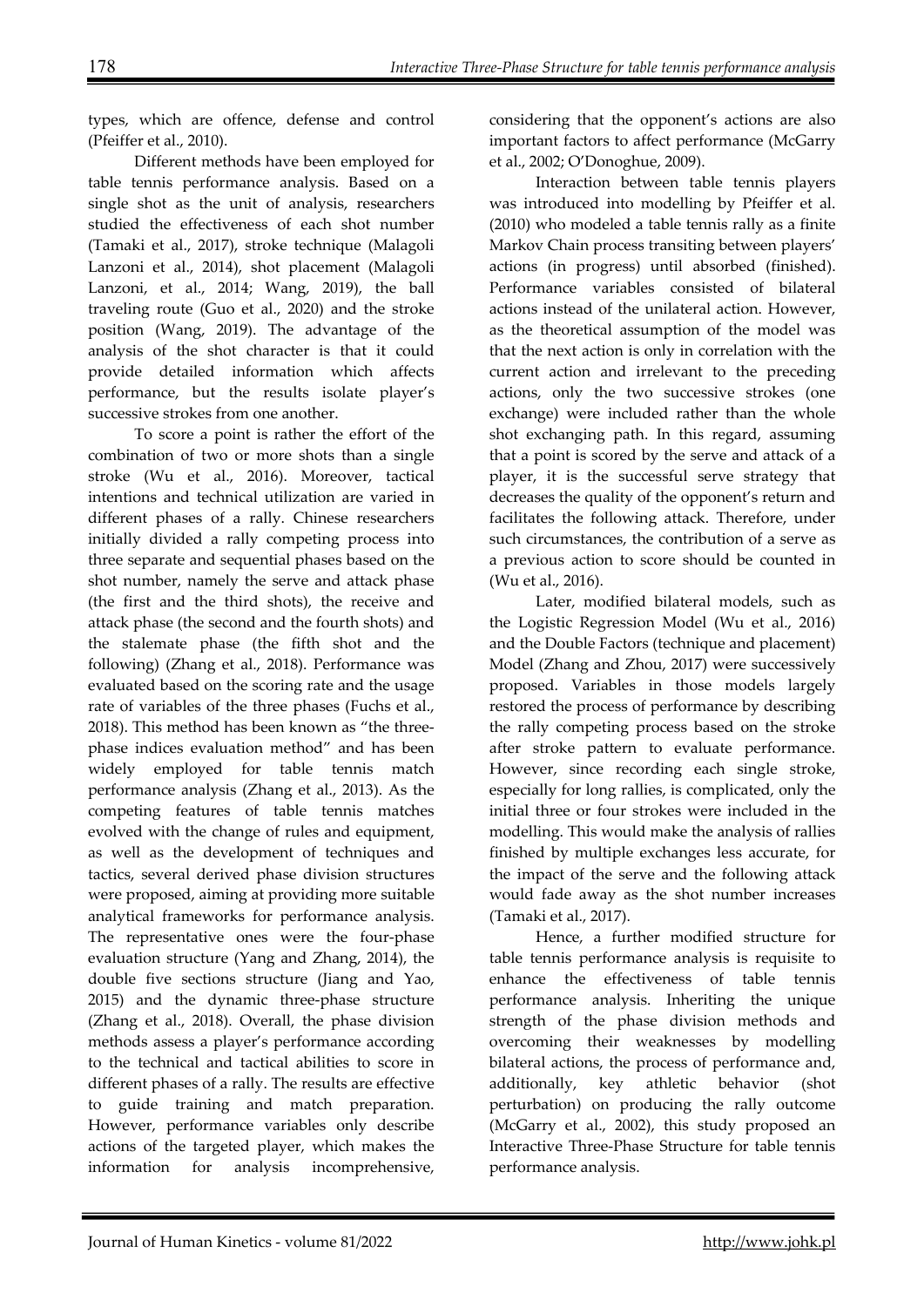Therefore, the purpose of this study was twofold. First, to build a novel structure for table tennis performance analysis. Second, to apply it to investigate elite men's singles matches that represent the table tennis competitions of the world's highest level. The assumption was that Phase 2 (initial attack and counterattack phase) of the proposed structure was decisive for the rally outcome of elite men's singles matches.

# **Methods**

# *Analytical structure*

The proposed Interactive Three-Phase Structure divides a rally competing process (RCP) into three separate and ordinal phases, which are the mutual restriction phase (Phase 1), the initial attack and counterattack phase (Phase 2) and the topspin exchange phase (Phase 3). The criteria for phase division are based on the change of tactics and techniques during the RCP. Phase 2 as the transition phase connecting Phase 1 and Phase 3 is regarded as the critical juncture that could greatly perturb and destabilize the RCP and result in rally cessation. Figure 1 and Table 1 present the framework and features of the Interactive Three-Phase Structure. The classifications and operational definitions of variables included in the proposed structure are adapted from Malagoli Lanzoni et al. (2014), McAfee (2009), Pfeiffer et al. (2010), Wang (2019) and are outlined in Table 2. *Match sample* 

A total of 56 elite men's singles matches of the 2018 ITTF World Tour Platinum including Qatar Open, German Open, China Open, Korea Open, Australian Open and Austrian Open, and 2018 ITTF World Tour Grand Finals were included in the study. In order to collect a representative sample, only the last three rounds (4 quarter finals, 2 semi-finals, 1 final) of each World Tour Platinum and all 14 matches of World Tour Grand Finals (the result of one first round match was automatically decided due to drop out of one player) were included. Fifty-four matches were played between players within world's top 36. For the remaining two matches, one match involved players of world's No. 5 and world's No. 60 and the other was between players of world's No. 67 and world's No. 142. The rankings of players were according to the world ranking in December 2018. All the sampled matches were played between offensive style players according

to the definition of McAfee (2009). Among the total of 5509 rallies played, two rallies were unrecognizable because of the recording problem of the video. Therefore, 5507 rallies were analyzed eventually. All the sampled matches were observed from the website "https://www.zhibo.tv/", the authorized website by the ITTF to broadcast its official competitions publicly. Therefore, written consent from the observed participants was not required.

# *Data collection and reliability*

Two professional table tennis analysts, both with more than seven years of experience in table tennis match analysis, participated in the data collection. Prior to the formal procedure, a training session was held to understand the Interactive Three-Phase Structure. Afterwards, a preliminary study was conducted on two randomly chosen matches (261 rallies) to test intra-observer and inter-observer reliability.

The intra-observer reliability was assessed on separate occasions with a two-week period in between by the leading analyst. The interobserver reliability was tested by comparing the results of the second analyst to the initial observation of the leading analyst. The intraobserver and inter-observer reliability was measured by the calculation of Cohen's Kappa value (Cohen, 1960). Kappa values of intraobserver reliability were 0.97, 0.99, 0.96 and 1.00 and Kappa values of inter-observer reliability were 0.92, 0.89, 0.85 and 1.00 for the interaction pattern (IP), rally cessation manner (RCM), rally competing process (RCP) and rally outcome (RO) variables, respectively. The results were characterized by very good strength of agreement across all the four variables based on the Altman's (1991) evaluation scheme for Kappa value.

# *Statistical analysis*

Each sampled rally was coded down according to the Interactive Three-Phase Structure developed in the current study. Descriptive analysis was conducted using Microsoft Excel (Version 16.0.1, Microsoft Cooperation, USA) to calculate the relative frequencies of each variable. Data were further analyzed using the SPSS (Version 24.00 SPSS Inc., USA) with the chi-square test. The test of goodness of fit was performed to make comparison between the expected equal frequency distribution and the observed frequency distribution of (a) the cessation phase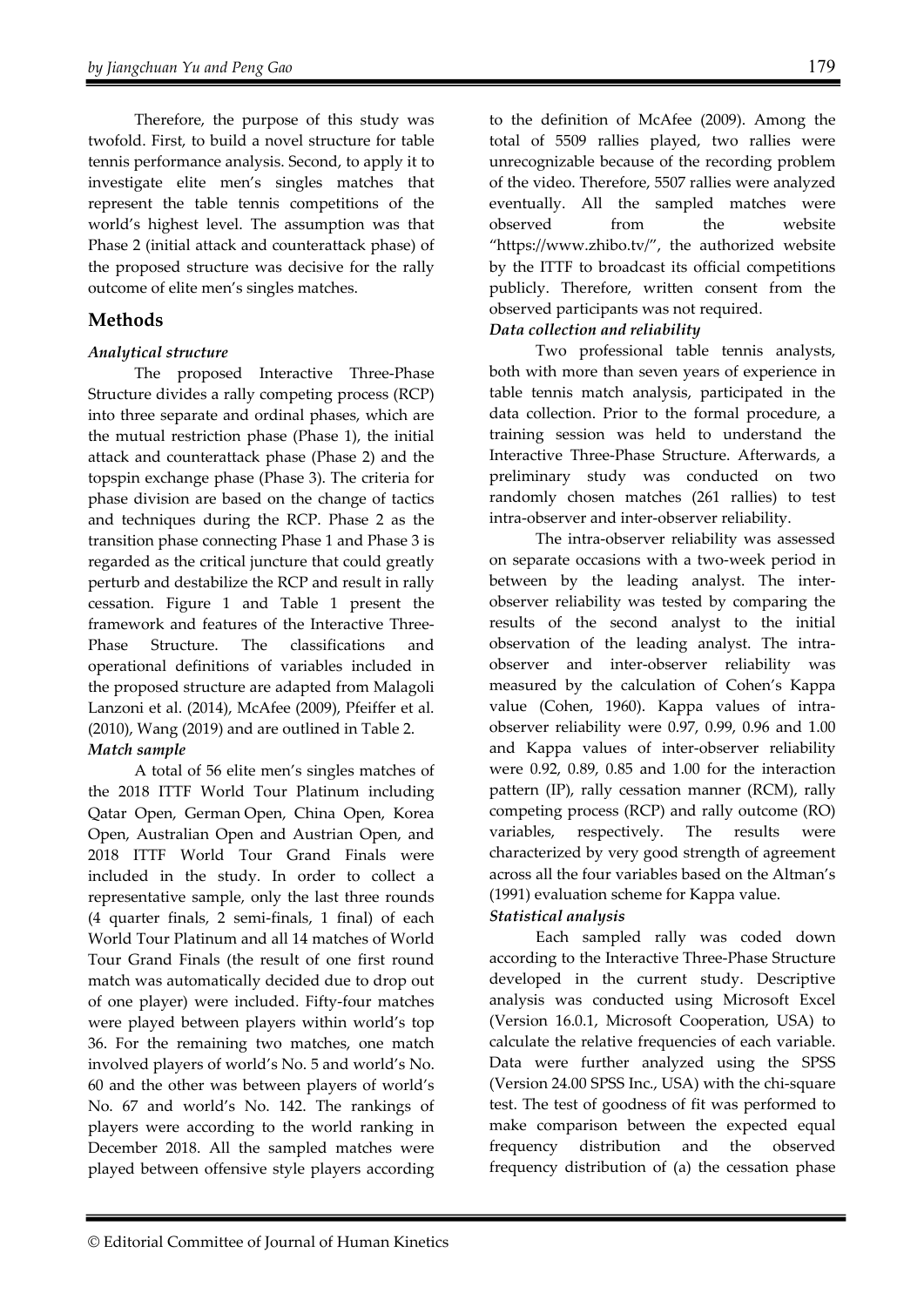of the RCP, (b) the rally cessation manner of Phase 1, (c) the interaction pattern from Phase 1 to Phase 2 (IP1-2) of the RCP ceasing in Phase 2, and (d) IP1-2 of the RCP ceasing in Phase 3. The test of independence was performed to check the relationship between the RCP ceasing in Phase 2 and Phase 3 with the same  $IP<sub>1-2</sub>$  and the rally outcome (RO). All statistical tests in the study were fit to the requirement of the chi-square test that at least 80% of cells in the cross-tabulation must have an expected frequency of at least five. The Cramer's V Coefficient (V) was calculated to quantify the degree of correlation. The criteria of values were described as small ( $V = 0.10$ ), medium (V = 0.30) or large (V  $\geq$  0.50) (Gravetter and Wallnau, 2007). The alpha level was set at .05.

# **Results**

# **Cessation phase of the RCP**

Table 3 shows the frequency distribution of the cessation phase of the RCP. There was a significant difference between the observed frequency distribution and the expected equal frequency distribution ( $χ$ <sup>2</sup> = 1446.030,  $p$  < 0.001). The RCP ceasing in Phase 2 accounted for 62.9% of the RCP analyzed, the largest amongst all the three phases.

# **RCP ceasing in Phase 1**

Table 3 also displays the frequency distribution of the rally cessation manner of Phase 1 (RCM1). There was a significant difference between the observed frequency distribution and the expected equal frequency distribution ( $χ² =$ 52.435,  $p < 0.001$ ). Receiver control fault (as) was the most frequent occurring RCM1 that accounted for 55.8% of the RCP ceasing in Phase 1 (RCP1), with the least frequent RCM1 being service error (a1) (14.3%).

# **RCP ceasing in Phase 2**

Table 4 shows the frequency distribution of the interaction pattern from Phase 1 to Phase 2  $(IP<sub>1-2</sub>)$  as the preceding actions for the RCP ceasing in Phase 2 (RCP2). There was a significant difference between the observed frequency distribution and the expected equal frequency distribution ( $\chi^2$  = 691.162,  $p < 0.001$ ). Service (A<sub>1</sub>) was the most frequent IP1-2 that accounted for 45.2% of the RCP2. Additionally, 31.7% of the RCP2 starting by the service and receiver's control  $(A<sub>2</sub>)$ , which was the second frequent IP<sub>1-2</sub>. The server's last stroke in the control exchange (A3)

and the receiver's last stroke in the control exchange (A4) accounted for 17.2% and 5.8% of the RCP2 respectively.

Table 4 also demonstrates the specific RCP2 in relation to the rally outcome (RO). For the RCP2 beginning by A1, the rally cessation manner of Phase 2 (RCM<sub>2</sub>) was significantly in medium association with RO ( $χ² = 197.541$ ,  $p < 0.001$ , V = 0.355). The server's counterattack  $(b_2)$  scored 48.7% of points. However, the receiver's initial attack  $(b_1)$  and server's defense  $(b_3)$  only scored 12.0% and 20.3% of points respectively. For the RCP2 beginning by A2, there was a significant small association between RCM<sub>2</sub> and RO ( $χ²$  = 61.070,  $p \le 0.001$ , V = 0.236). The receiver's counterattack (b5) lost the least proportion of points (58.7%) amongst the three RCM2. For the RCP2 beginning by A3, there was a significant small relationship between RCM<sub>2</sub> and RO ( $\chi^2$  = 39.382,  $p < 0.001$ ,  $V = 0.257$ ). b<sub>2</sub> scored 44.7% of points, better than  $b_1$  and  $b_3$  (26.2% and 12.0%) respectively). For the RCP<sub>2</sub> beginning by  $A_4$ , RCM2 showed a significant small association with RO ( $\chi^2$  = 14.594,  $p = 0.001$ , V = 0.269). b<sub>6</sub> was the lowest point scoring RCM2 (10.7%), whereas b5 was the highest (41.6%).

# **RCP ceasing in Phase 3**

Table 5 shows the frequency distribution of IP1-2 as the preceding actions for the RCP ceasing in Phase 3 (RCP3). There was a significant difference between the observed frequency distribution and the expected equal frequency distribution ( $\chi^2 = 389.267$ ,  $p < 0.001$ ). The most frequent IP<sub>1-2</sub> was  $A_1$  which accounted for  $49.3\%$ of the RCP3. The rest of IP1-2 accounted for the remaining 50.7% of the RCP3 with 29.9% being A2, 15.6% being A3 and 5.2% being A4.

Table 5 also displays the specific RCP<sub>3</sub> in relation to the RO. There were significant associations between the RCP3 with the receiver launching initial attack and the RO. For the RCP3 beginning by A1, the interaction pattern from Phase 2 to Phase 3  $(IP<sub>2-3</sub>)$  and the rally cessation manner of Phase 3 (RCM3) showed a significant small association with the RO ( $\chi^2$  = 9.018,  $p$  = 0.029,  $V = 0.105$ ). The receiver scored a larger proportion of points by server's defense (B2) than by server's counterattack  $(B_2)$  in Phase 2 and ending by both in the first exchange (c1)  $(84.8\% \text{ vs. } 65.7\%)$  and after several exchanges (c<sub>2</sub>) (72.7% vs.  $60.7\%$ ) in Phase 3. For the RCP<sub>3</sub> beginning by  $A_3$ , IP<sub>2-3</sub> and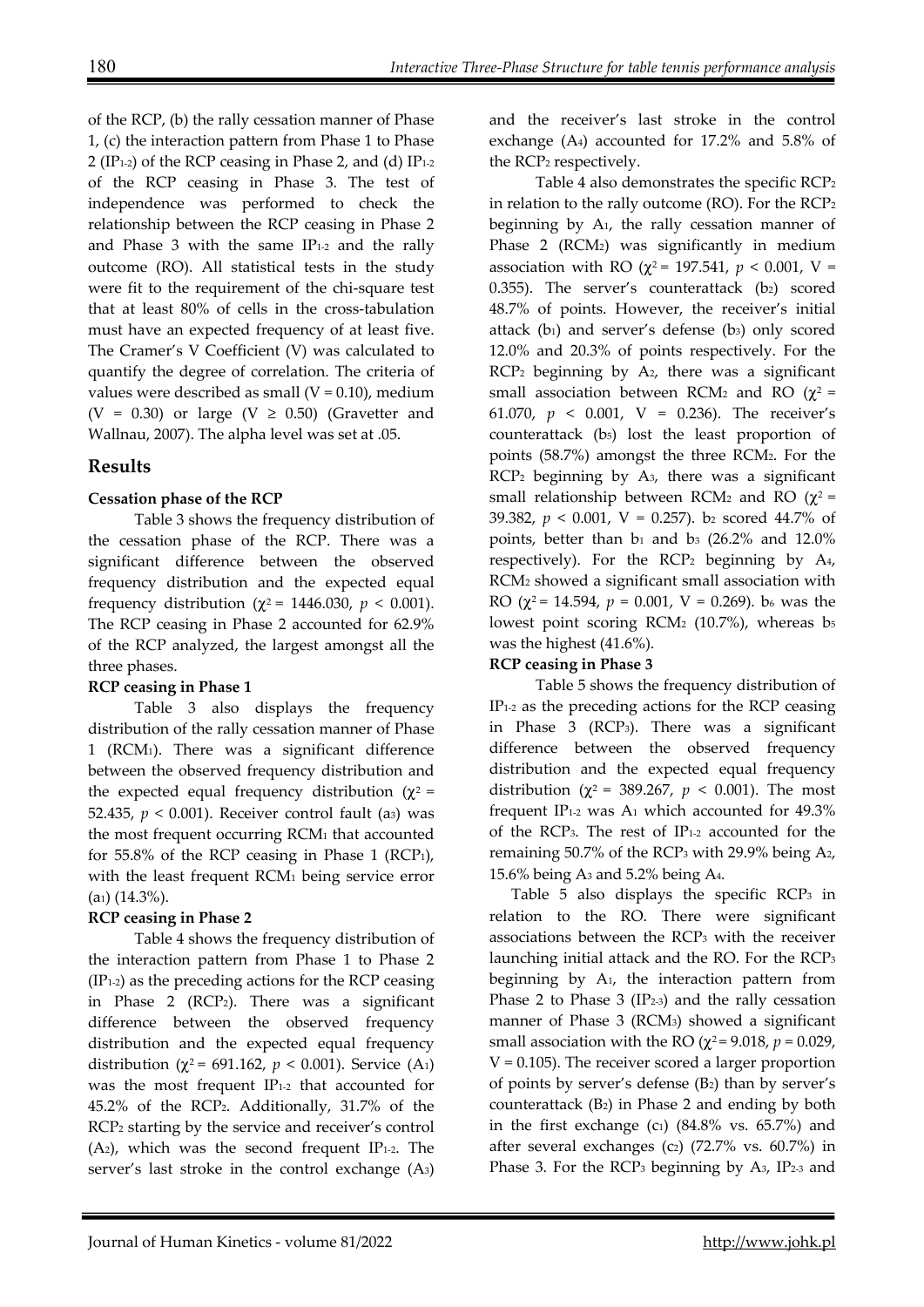RCM3 presented a significant small relationship with the RO ( $\chi^2$  = 9.633,  $p$  = 0.022, V = 0.193). The receiver scored a greater proportion of points by the  $RCP_3$  continuing with  $B_2$  than by  $B_1$ for the RCP<sub>3</sub> ending by both  $c_1$  (80.6% vs. 60.9%) and c2 (80.0% vs. 54.6%).

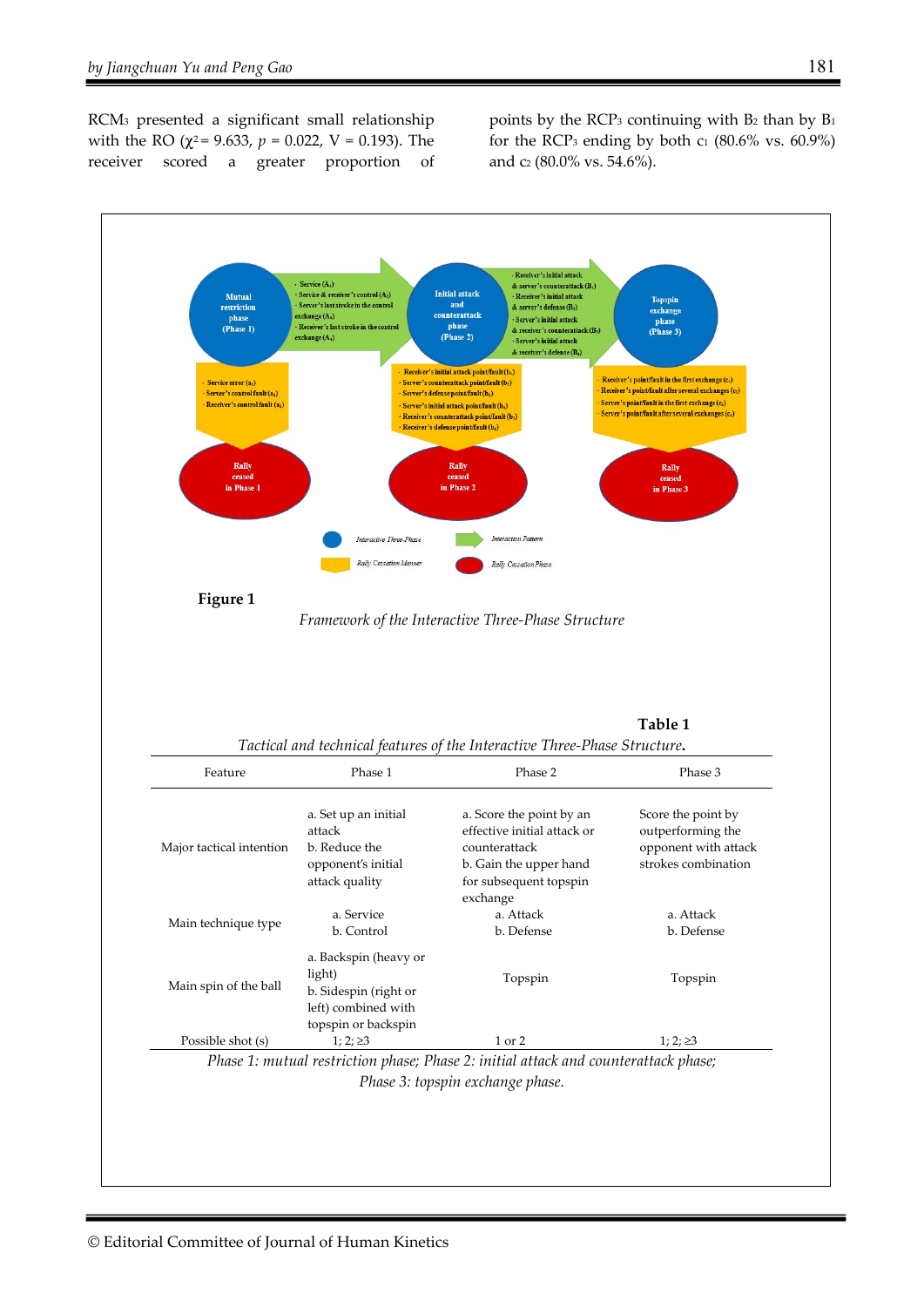#### **Table 2**

*Operational definitions and classifications of the technique type, rally outcome, interaction pattern, rally cessation manner and rally competing process (adapted from Malagoli Lanzoni et al., 2014; McAfee, 2009; Pfeiffer et al., 2010; Wang, 2019).* 

|                            | <i>ul., 2014, ivici yee, 2003, 1 jeyjer et ul., 2010, vvung, 2013).</i>                                                              |
|----------------------------|--------------------------------------------------------------------------------------------------------------------------------------|
| Variable                   | Definition and classification                                                                                                        |
|                            | The action of the player when executing a stroke. The variables are:                                                                 |
|                            | (a) Service: The first stroke of a rally. The server must toss the ball vertically at least                                          |
|                            | 16cm away from the palm of the free hand and hit the ball at any time when it is                                                     |
|                            | descending before it falls underneath the playing surface. The ball should touch                                                     |
|                            | the server's side of the table first before touching the receiver's side of the table.                                               |
|                            |                                                                                                                                      |
|                            | (b) Control: Player executes (1) a push: a control technique imparting backspin on the                                               |
|                            | ball with a long placement; or (2) a push short (drop): using push technique to                                                      |
|                            | make a short return, technique against a service or a control return.                                                                |
|                            | (c) Attack: (i) Initial attack: Player executes (1) a flip: an attacking technique                                                   |
|                            | generating light or heavy topspin to return the ball bouncing close to the net; (2)                                                  |
|                            | a topspin (loop): an attacking technique imparting a strong topspin on the ball;                                                     |
| Technique Type             | or (3) a drive: an attacking technique only producing a slight amount of topspin                                                     |
|                            | with power, technique against a service or a control return. (ii) Counterattack:                                                     |
|                            | player executes (1) a counter spin: using a topspin stroke against a topspin                                                         |
|                            | return; (2) a drive: an attacking technique only producing a slight amount of                                                        |
|                            | topspin with power; or (3) a smash: an attacking technique imparting great                                                           |
|                            | power on the ball to counter a high return with downward force, technique                                                            |
|                            | against an initial attack return or during a topspin exchange.                                                                       |
|                            | (d) Defense: Player executes (1) a block: a defensive technique using the power and                                                  |
|                            | spin of the opponent's attacking return to simply ricochet the ball back; (2) a lob:                                                 |
|                            | a defensive technique performed from a deep position with high lifting of the                                                        |
|                            | ball to produce a heavy or light topspin; or (3) a chop: a defensive technique                                                       |
|                            | performed from a deep position to produce a heavy or light backspin, technique                                                       |
|                            |                                                                                                                                      |
|                            | against an initial attack return or during a topspin exchange.                                                                       |
|                            | The result of a rally for either player. The variables are:                                                                          |
| Rally Outcome              | (a) Point: Rally ceased with the opponent's failure to touch the ball or hit the ball on                                             |
|                            | the table;                                                                                                                           |
|                            | (b) Fault: Rally ceased with own failure to touch the ball or hit the ball on the table.                                             |
|                            | The way of exchanging strokes in the antecedent phase before the rally transiting to                                                 |
|                            | the subsequent phase. The variables are:                                                                                             |
|                            | (a) Phase 1 to Phase 2 (IP <sub>1-2</sub> ): service (A <sub>1</sub> ), service and receiver's control (A <sub>2</sub> ), server's   |
| <b>Interaction Pattern</b> | last stroke in the control exchange (A <sub>3</sub> ), receiver's last stroke in the control                                         |
|                            | exchange $(A4)$ ;                                                                                                                    |
|                            | (b) Phase 2 to Phase 3 (IP <sub>2-3</sub> ): receiver's initial attack and server's counterattack (B <sub>1</sub> ),                 |
|                            | receiver's initial attack and server's defense (B2), server's initial attack and                                                     |
|                            | receiver's counterattack (B3), server's initial attack and receiver's defense (B4).                                                  |
|                            | The way that results in the termination of a rally in the corresponding phase. The                                                   |
|                            | variables are:                                                                                                                       |
|                            | (a) Phase 1 (RCM <sub>1</sub> ): service error (a <sub>1</sub> ), server's control fault (a <sub>2</sub> ), receiver's control fault |
| Rally Cessation            | $(a_3);$                                                                                                                             |
| Manner                     | (b) Phase 2 (RCM2): receiver's initial attack point/fault (b1), server's counterattack                                               |
|                            | point/fault (b2), server's defense point/fault (b3), server's initial attack point/fault                                             |
|                            | (b4), receiver's counterattack point/fault (b5), receiver's defense point/fault (b6);                                                |
|                            | (c) Phase 3 (RCM <sub>3</sub> ): receiver's point/fault in the first exchange (c1), receiver's                                       |
|                            | point/fault after several exchanges (c2), server's point/fault in the first exchange                                                 |
| Rally Competing            | (c3), server's point/fault after several exchanges (c4).                                                                             |
|                            | The sequential strokes exchange path between competitors that produces the rally                                                     |
|                            | outcome by either side's failure to return. The variables are:                                                                       |
|                            | (a) Cessation in Phase 1 (RCP1): a rally cessation manner of Phase $1$ (an);                                                         |
|                            | (b) Cessation in Phase 2 (RCP2): an interaction pattern from Phase 1 to Phase 2 and a                                                |
| Process                    | rally cessation manner of Phase 2 ( $A_n + b_n$ );                                                                                   |
|                            |                                                                                                                                      |
|                            | (c) Cessation in Phase 3 (RCP <sub>3</sub> ): an interaction pattern from Phase 1 to Phase 2, an                                     |
|                            | interaction pattern from Phase 2 to Phase 3 and a rally cessation manner of Phase                                                    |
|                            | $3(A_n+B_n+c_n)$ .                                                                                                                   |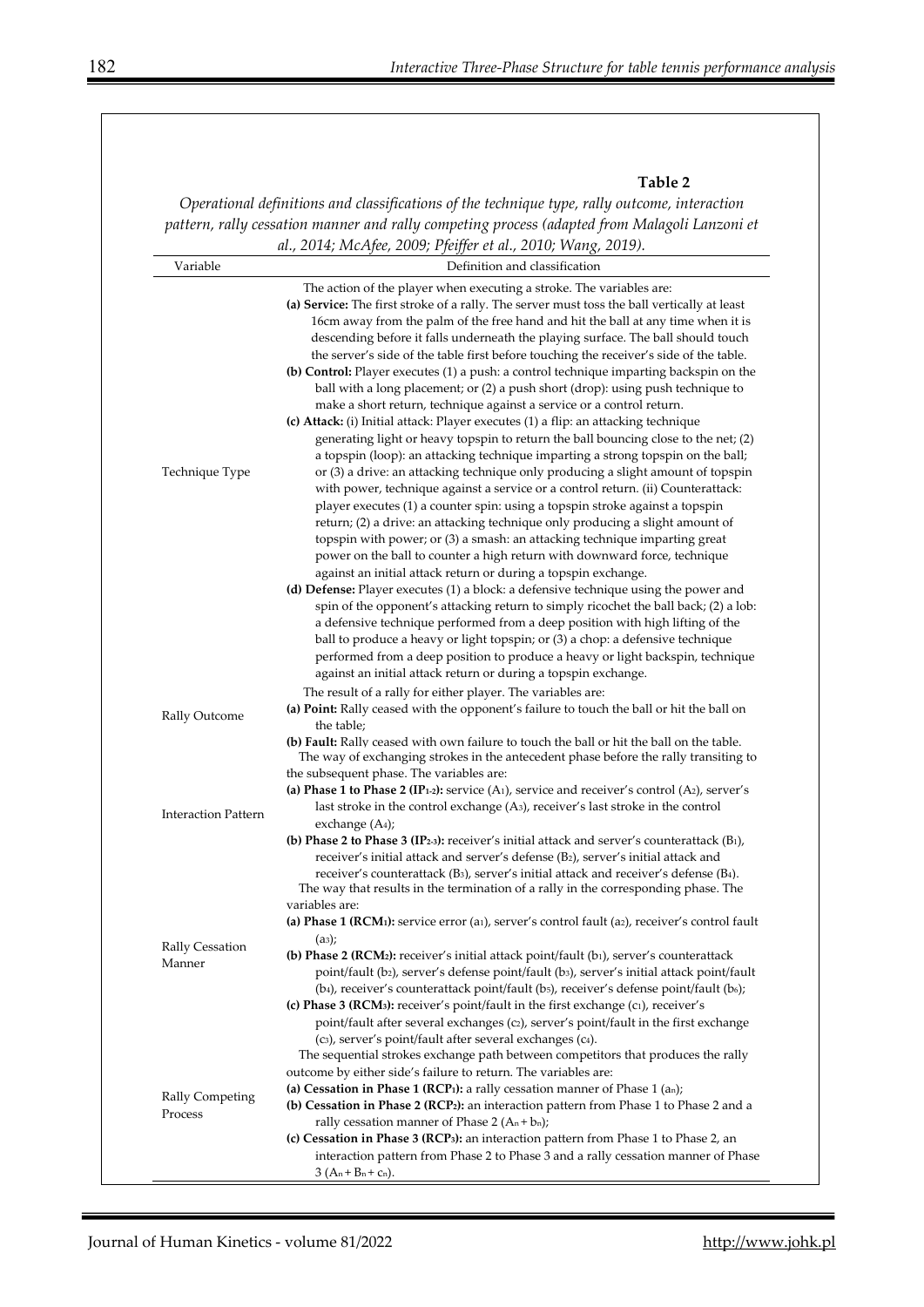#### **Table 3**

*Cessation phase of the rally competing process and rally competing process ceasing in Phase 1. Data are shown as absolute frequencies and percentage occurrence (brackets). (N = 5507; N = 391)* 

|                  | $\circ$<br>Variable | n            | $\sim$<br>$\overline{\phantom{a}}$<br>$\chi^2$ | $\overline{\phantom{a}}$<br>Sig. |
|------------------|---------------------|--------------|------------------------------------------------|----------------------------------|
|                  | P <sub>1</sub>      | 391 (17.6%)  | 1446.030                                       | < 0.001                          |
| <b>CPRCP</b>     | P <sub>2</sub>      | 3462 (63.6%) |                                                |                                  |
|                  | P <sub>3</sub>      | 1654 (30.0%) |                                                |                                  |
|                  | a <sub>1</sub>      | 56 (14.3%)   | 52.435                                         | < 0.001                          |
| RCM <sub>1</sub> | a <sub>2</sub>      | 117 (29.9%)  |                                                |                                  |
|                  | a <sub>3</sub>      | 218 (55.8%)  |                                                |                                  |

*CPRCP: cessation phase of rally competing process; P1: Phase 1; P2: Phase 2; P3: Phase 3. RCM1: rally cessation manner of Phase 1; a1: service error; a2: server's control fault; a3: receiver's control fault.* 

#### **Table 4**

*Rally competing process ceasing in Phase 2. Data are shown as absolute frequencies and percentage occurrence (brackets) (N = 3462).* 

| $IP_{1-2}$                         | $\mathbf n$        | $\chi^2$ | Sig.           | ັ<br>RCM <sub>2</sub> | Point        | Fault       | $\chi^2$ | Sig.    | Cramer's V |
|------------------------------------|--------------------|----------|----------------|-----------------------|--------------|-------------|----------|---------|------------|
|                                    |                    |          |                | b <sub>1</sub>        | 58 (12.0%)   | 424 (88.0%) | 197.541  | < 0.001 | 0.355      |
| A <sub>1</sub>                     | 1565<br>$(45.2\%)$ | 691.162  | < 0.001        | b <sub>2</sub>        | 499 (48.7%)  | 525 (51.3%) |          |         |            |
|                                    |                    |          |                | b <sub>3</sub>        | $12(20.3\%)$ | 47 (79.7%)  |          |         |            |
|                                    |                    |          |                | b <sub>4</sub>        | 118(27.5%)   | 311 (72.5%) | 61.070   | < 0.001 | 0.236      |
| A <sub>2</sub>                     | 1099<br>(31.7%)    |          |                | b <sub>5</sub>        | 193 (41.3%)  | 274 (58.7%) |          |         |            |
|                                    |                    |          |                | b <sub>6</sub>        | 24 (11.8%)   | 179 (88.2%) |          |         |            |
|                                    |                    |          |                | b <sub>1</sub>        | $50(26.2\%)$ | 141 (73.8%) | 39.382   | < 0.001 | 0.257      |
| A <sub>3</sub>                     | 596<br>$(17.2\%)$  |          |                | b <sub>2</sub>        | 144 (44.7%)  | 178 (55.3%) |          |         |            |
|                                    |                    |          |                | b <sub>3</sub>        | $10(12.0\%)$ | 73 (88.0%)  |          |         |            |
| 202<br>A <sub>4</sub><br>$(5.8\%)$ |                    |          | b <sub>4</sub> | $15(20.5\%)$          | 58 (79.5%)   | 14.594      | 0.001    | 0.269   |            |
|                                    |                    |          | b <sub>5</sub> | 42 $(41.6\%)$         | 59 (58.4%)   |             |          |         |            |
|                                    |                    |          |                | b <sub>6</sub>        | $3(10.7\%)$  | 25 (89.3%)  |          |         |            |

*IP1-2: interaction pattern from Phase 1 to Phase 2; A1: service; A2: service and receiver's control; A3: server's last stroke in the control exchange; A4: receiver's last stroke in the control exchange. RCM2: rally cessation manner of Phase 2; b1: receiver's initial attack point/fault; b2: server's counterattack point/fault; b3: server's defense point/fault; b4: server's initial attack*  point/fault; bs: receiver's counterattack point/fault; b6: receiver's defense point/fault.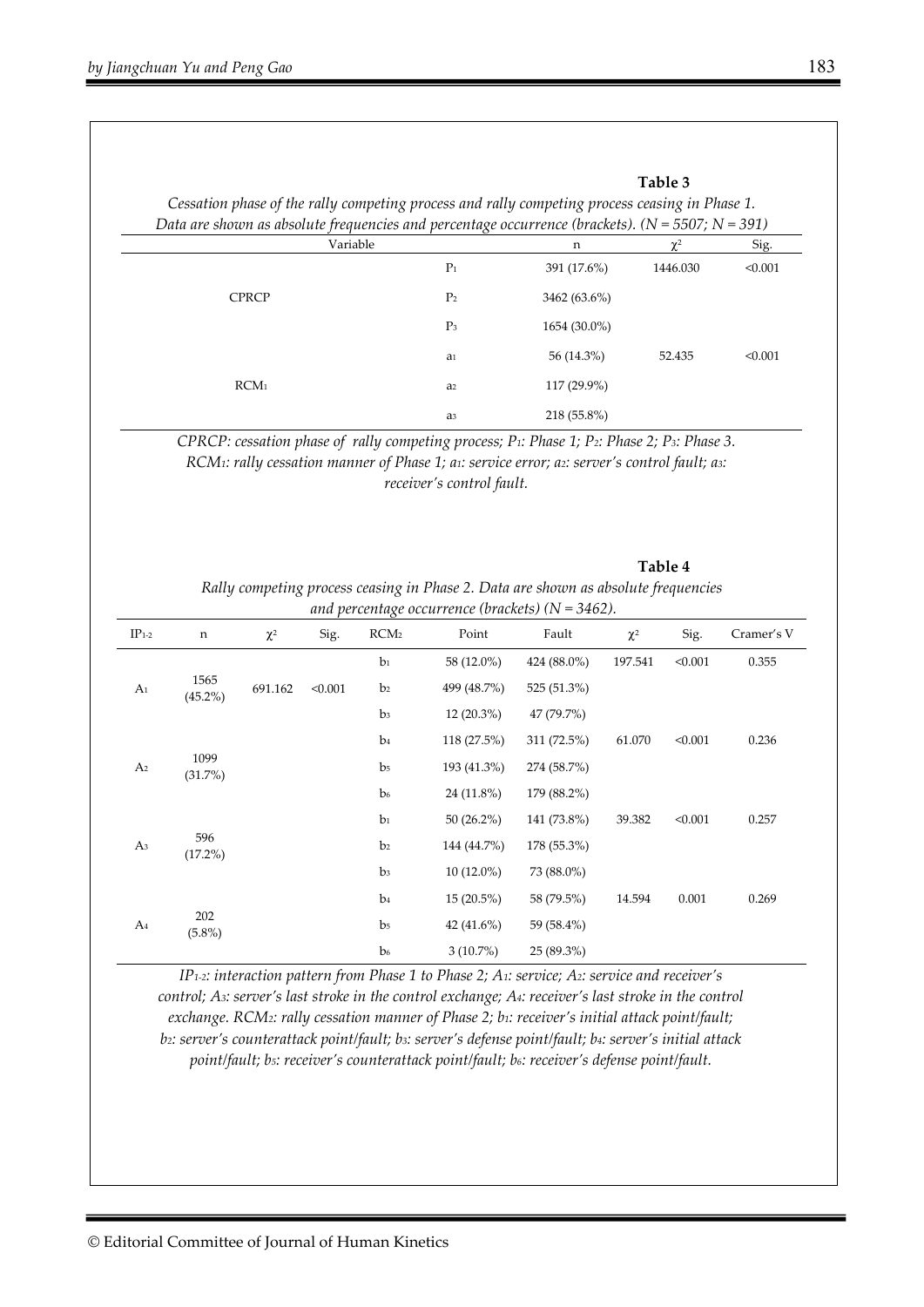|                          |                   |          |                |                |                  |                                                           | Table 5<br>Rally competing process ceasing in Phase 3. Data are shown as absolute frequencies and |          |       |            |
|--------------------------|-------------------|----------|----------------|----------------|------------------|-----------------------------------------------------------|---------------------------------------------------------------------------------------------------|----------|-------|------------|
| $\text{IP}_{1\text{-}2}$ | $\mathbf n$       | $\chi^2$ | Sig.           | $IP2-3$        | RCM <sub>3</sub> | percentage occurrence (brackets) ( $N = 1654$ ).<br>Point | Fault                                                                                             | $\chi^2$ | Sig.  | Cramer's V |
|                          |                   |          | $B_1$          | C1             | 284 (65.7%)      | 148 (34.3%)                                               | 9.018                                                                                             | 0.029    | 0.105 |            |
|                          |                   |          |                | C <sub>2</sub> | 199 (60.7%)      | 129 (39.3%)                                               |                                                                                                   |          |       |            |
| A <sub>1</sub>           | 815<br>$(49.3\%)$ | 389.267  | < 0.001        |                | C1               | 28 (84.8%)                                                | $5(15.2\%)$                                                                                       |          |       |            |
|                          |                   |          |                | B <sub>2</sub> | C <sub>2</sub>   | 16 (72.7%)                                                | 6(27.3%)                                                                                          |          |       |            |
|                          |                   |          |                |                | C <sub>3</sub>   | 113 (60.1%)                                               | 75 (39.9%)                                                                                        | 3.001    | 0.392 | 0.078      |
|                          |                   |          |                | B <sub>3</sub> | $\rm C4$         | $106(66.3\%)$                                             | 54 (33.8%)                                                                                        |          |       |            |
| A <sub>2</sub>           | 495<br>$(29.9\%)$ |          |                |                | $\rm C3$         | $61(70.1\%)$                                              | 26 (29.9%)                                                                                        |          |       |            |
|                          |                   |          | B <sub>4</sub> | $\rm C4$       | 39 (65.0%)       | 21 (35.0%)                                                |                                                                                                   |          |       |            |
|                          |                   |          |                | $B_1$          | C1               | 67 (60.9%)                                                | 43 (39.1%)                                                                                        | 9.633    | 0.022 | 0.193      |
|                          |                   |          |                |                | C <sub>2</sub>   | 53 (54.6%)                                                | 44 (45.4%)                                                                                        |          |       |            |
| A <sub>3</sub>           | 258<br>$(15.6\%)$ |          |                |                | C1               | $25(80.6\%)$                                              | $6(19.4\%)$                                                                                       |          |       |            |
|                          |                   |          | B <sub>2</sub> | C <sub>2</sub> | 16 (80.0%)       | $4(20.0\%)$                                               |                                                                                                   |          |       |            |
|                          |                   |          |                | C <sub>3</sub> | 18 (58.1%)       | 13 (41.9%)                                                | 2.000                                                                                             | 0.572    | 0.153 |            |
| 86<br>A <sub>4</sub>     |                   |          | B <sub>3</sub> | C <sub>4</sub> | 20 (71.4%)       | $8(28.6\%)$                                               |                                                                                                   |          |       |            |
|                          | $(5.2\%)$         |          |                | B <sub>4</sub> | $\rm C3$         | 12 (75.0%)                                                | $4(25.0\%)$                                                                                       |          |       |            |
|                          |                   |          |                |                | $\rm C4$         | 8(72.7%)                                                  | 3(27.3%)                                                                                          |          |       |            |

*IP1-2: interaction pattern from Phase 1 to Phase 2; A1: service; A2: service and receiver's control; A3: server's last stroke in the control exchange; A4: receiver's last stroke in the control exchange. IP2-3: interaction pattern from Phase 2 to Phase 3; B1: receiver's initial attack and server's counterattack; B2: receiver's initial attack and server's defense; B3: server's initial attack and receiver's counterattack; B4: server's initial attack and receiver's defense. RCM3: rally cessation manner of Phase 3; c1: receiver's point/fault in the first exchange; c2: receiver's point/fault after several exchanges; c3: server's point/fault in the first exchange; c4: server's point/fault after several exchanges.* 

# **Discussion**

#### *Cessation phase of the RCP*

Considering the cessation phase of the RCP in general, the probability of the RCP to end in Phase 2 was predominant amongst the three phases. This verifies the assumption that the initial attack and counterattack were two critical shots to determine the rally outcome between elite

male players. The transition from Phase 1 to Phase 2 would exert great perturbation in the stability of the RCP, which gives rise to a critical incident (scoring or losing a point), as the transformation of tactics (from restricting the opponent's attack to attacking actively) and techniques in use (from service and control techniques to attack techniques) would result in the sudden conversion of the placement (typically from short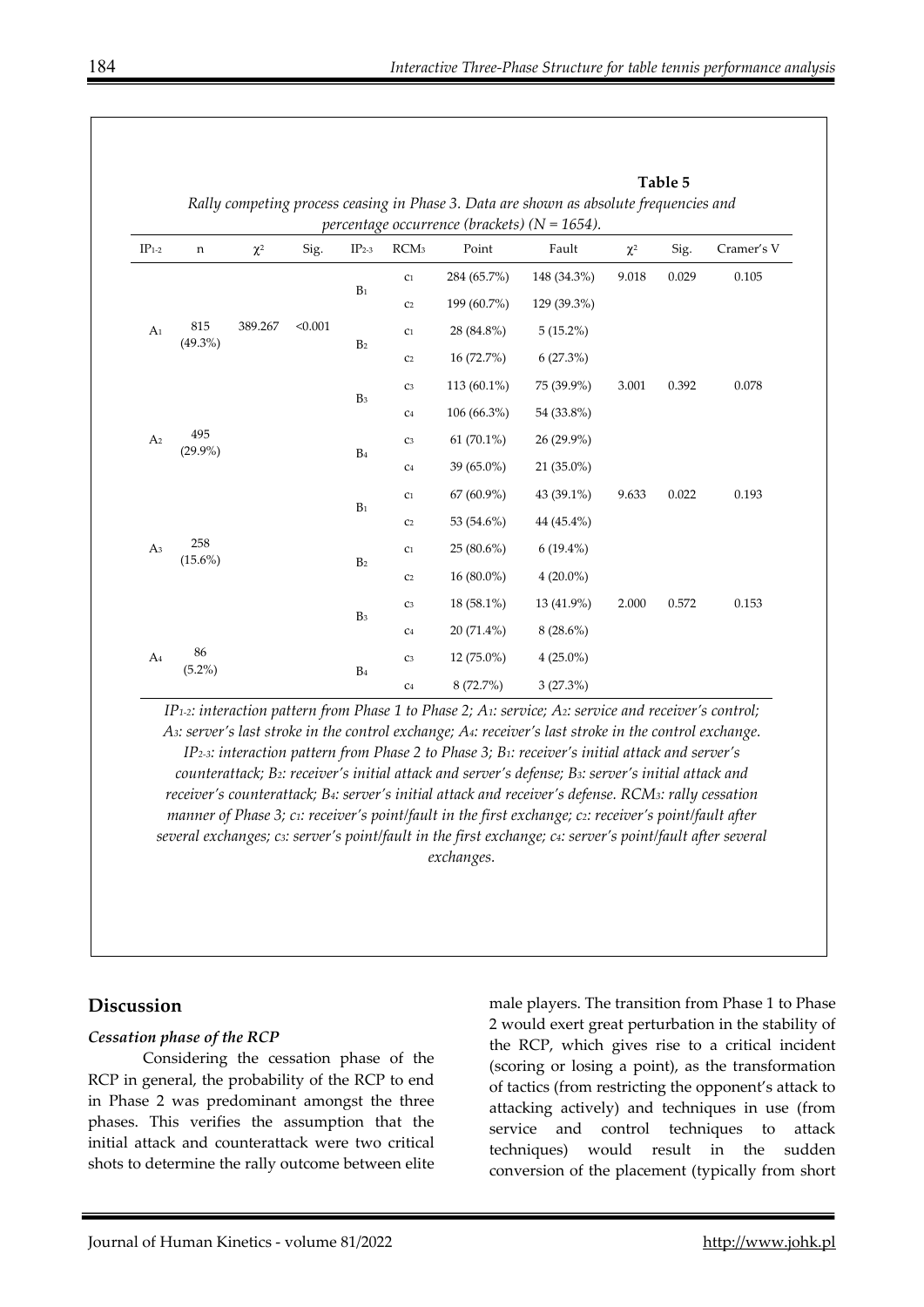or half long to long), velocity (from comparatively lower to higher) and spin (from non-topspin to topspin) of the ball.

The RCP ceasing in Phase 3 accounted for approximately one third of the sampled rallies. Phase 3 is the continuation of the RCP after the first topspin exchange (Phase 2), where the RCP enters the stage of both players executing mainly simplified tactics, attacking one another with drive or topspin strokes (Zhang et al., 2018). The RCP ceasing in Phase 1 occurred seldom in elite men's singles matches, for the primary tactical intention of the offensive style player is to seek opportunities as early as possible to use attack techniques to score. Furthermore, it is difficult for players to successively execute control strokes, which could effectively restrict the opponent's attack in the fast control stroke exchange.

### *RCP ceasing in Phase 1*

The results showed that the server could score a greater proportion of points after the RCP started with a successful service and without entering Phase 2. This is due to the superiority of the service among all types of techniques. The server could implement service strategies totally in line with his tactical intentions. On the other hand, for the receiver, it is quite challenging to make accurate judgment and execute an effective control stroke simultaneously when dealing with the incoming ball with a variety of possibilities of non-topspin (sidespin, backspin, sidespin in addition to topspin or backspin) and landing location. However, as the probability of the RCP ceasing in Phase 1 was low (7.1%), it played a minor role in determining performance for elite men's singles matches.

# *RCP ceasing in Phase 2*

A1, representing the RCP with the receiver launching an initial attack while receiving, was the most occurring IP1-2. This is due to the substantially increased use of the flip in contemporary matches when dealing with a short service (Wang, 2019), as well as the employment of an unhidden service and the change of match balls, for the purpose of reaching competitive balance between the server and the receiver (Zheng et al., 2018). A2 was the second most frequently occurring  $IP<sub>1-2</sub>$ , equal to the conventional "service and attack" strategy of the server. A3 and A4, representing the RCP with both sides unable to launch an initial attack in the

first three shots, were less likely occurring IP1-2. In general, the results were similar across all four types of IP1-2. On the one hand, the initial attacker lost larger proportion of points by a direct initial attack fault than a winner. On the other hand, the counter attacker was induced to commit a greater proportion of a counterattacking or a defensive error than scoring a point.

Comparing the two patterns of the RCP2 with the receiver launching an initial attack, the frequency of the receiver committing a direct initial attack error decreased (from 88.0% to 73.8%), and the ratios of forcing the server to commit a counterattacking error (from 51.3% to 55.3%) and a defensive error (from 79.7% to 88.0%) increased when using A3 than A1. This is probably due to the change of condition for the receiver to employ the initial attack. When launching the initial attack while receiving, the results are affected by the everchanging service strategy. However, it is easier for the receiver to initiate an attack after the impact of the service is neutralized by exchanging control strokes. As for the RCP<sub>2</sub> with the server initiating an attack  $(A<sub>2</sub>)$ and A4), the outcomes were quite similar, which indicated that the effect of the server's initial attack did not fluctuate with the change of patterns.

Phase 2 produced almost two thirds of the rally outcome, which was the decisive phase for matches between elite male players. The results displayed that regardless of IP1-2, the probability of scoring a point in Phase 2 for the initial attacker after a successful initial attack was higher than for the counter attacker. However, no matter which side initiated the attack under any  $IP<sub>1-2</sub>$ , players also suffered a great deal of direct errors. This reminds players that exerting perturbation in the RCP first to gain the upper hand should be based on stability, especially for the receiver.

# *RCP ceasing in Phase 3*

As the antecedent actions for the RCP ceasing in Phase 3, IP1-2 serves as the mode which drives the RCP into topspin strokes competition. IP2-3 reflects the way that the counter attacker responds to the perturbation brought by the initial attacker. A1 was still the most frequent pattern adopted, whereas A4 was the least. For the RCP3 with the receiver conducting the initial attack, by both  $A_1$  and  $A_3$ , the probability of the receiver scoring when the server used a defensive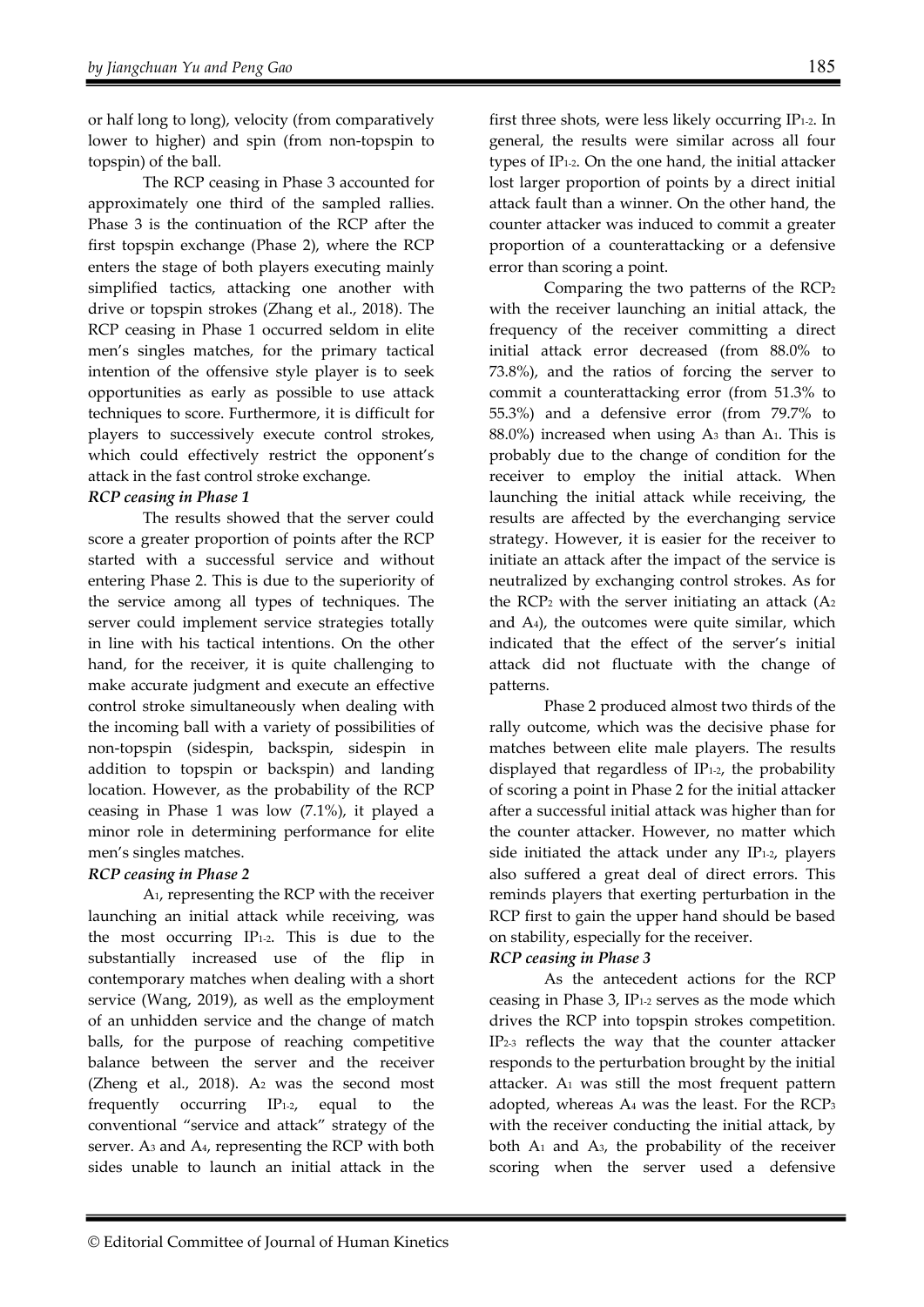technique in Phase  $2$  ( $B<sub>2</sub>$ ) was higher than when the server employed a counterattack  $(B_1)$  for the  $RCP<sub>3</sub>$  finishing both in the first exchange (c<sub>1</sub>) and after several exchanges (c2) in Phase 3. However, there was no significant relationship between the rally outcome and the RCP3 beginning with the server launching the initial attack (A<sub>2</sub> and A<sub>4</sub>).

It is logical that establishing advantage in Phase 2 (forcing an opponent to defense) could increase the possibility of scoring in Phase 3. However, data showed that only the receiver could better seize the opportunity to score more under such condition than entering Phase 3 in equilibrium (server counterattacks in Phase 2). Moreover, the ratios of the receiver scoring a point within the first exchange of Phase 3 were higher than by several exchanges for the RCP<sub>3</sub> beginning with A1 and A3. On the contrary, for the RCP3 with the server launching the initial attack, the probability of the server scoring within the first exchange of Phase 3 was lower than that by several exchanges. These results together indicated that the receiver was better at producing scores by creating perturbation with the initial attack and executing a killer shot on the following stroke (the first stroke of Phase 3).

Although the influence of the service and the following attack would be reduced with an increasing number of shots (Gómez et al., 2017; Tamaki et al., 2017), the results suggested that, whether being a server or a receiver, to actively drive the RCP into the topspin exchange in Phase 2 would obtain a positive momentum and result in a higher probability of scoring in Phase 3. This provides clues that the impact of the initial attack would, to some degree and in some ways, extend to affect the outcome of Phase 3, which is beneficial to the initial attacker.

The current Interactive Three-Phase Structure follows the phase division method adopted by the traditional three-phase structure and its derived structures to analyze systematically performance according to the technical and tactical abilities to score at different stages of a rally. The advantages of the Interactive Three-Phase Structure comparing to the former ones are as follows. Firstly, performance variables describe bilateral actions in the whole rally competing process rather than merely covering the actions of the targeted player, which offers more comprehensive information to enhance the

effectiveness of performance analysis. Secondly, the proposed structure divides a rally competing process into phases in accordance with the shift of tactical intentions and technical employment rather than the shot number, which is better adaptable to the real match situations where players' behaviors are constantly changing due to interaction. Thirdly, the current structure emphasizes Phase 2 (the initial attack and counterattack phase), as the key phase of the rally competing process that is crucial for determining performance, which makes the analysis more focused.

There is one limitation for the current structure. It is not suitable to analyze matches between an attack style player and a defensive style player (chopper) or between two defensive style players, as the competing features are different. Although it is rare to encounter defensive style players who are able to compete at the elite level, especially for male players, an appropriate performance analysis structure in such a situation would be also needed.

For practical application of this structure, practitioners could use it to conduct both real time and post-match performance analysis to firstly identify the key variables causing performance difference, and then review each targeted variable by analyzing details (stroke technique, ball placement, route of the ball, etc.) to get a better comprehension on the operational level to assist follow-up training and competing strategies.

From the academic perspective, future research should be conducted on the basis of the current analytical structure and then explore: (a) a wider range of high level men's singles competitions (Olympic Games, World Championships, Would Cups) across a certain length of timeline, especially before and after a significant change of rules or equipment, to get a clear picture of the evolvement of the competing characters; (b) elite women's singles matches of important international competitions to discover the competing features representing female players.

# **Conclusions**

An Interactive Three-Phase Structure for table tennis performance analysis was proposed in this study. The current structure models a rally competing process into three successive and interactive phases. The advantages of the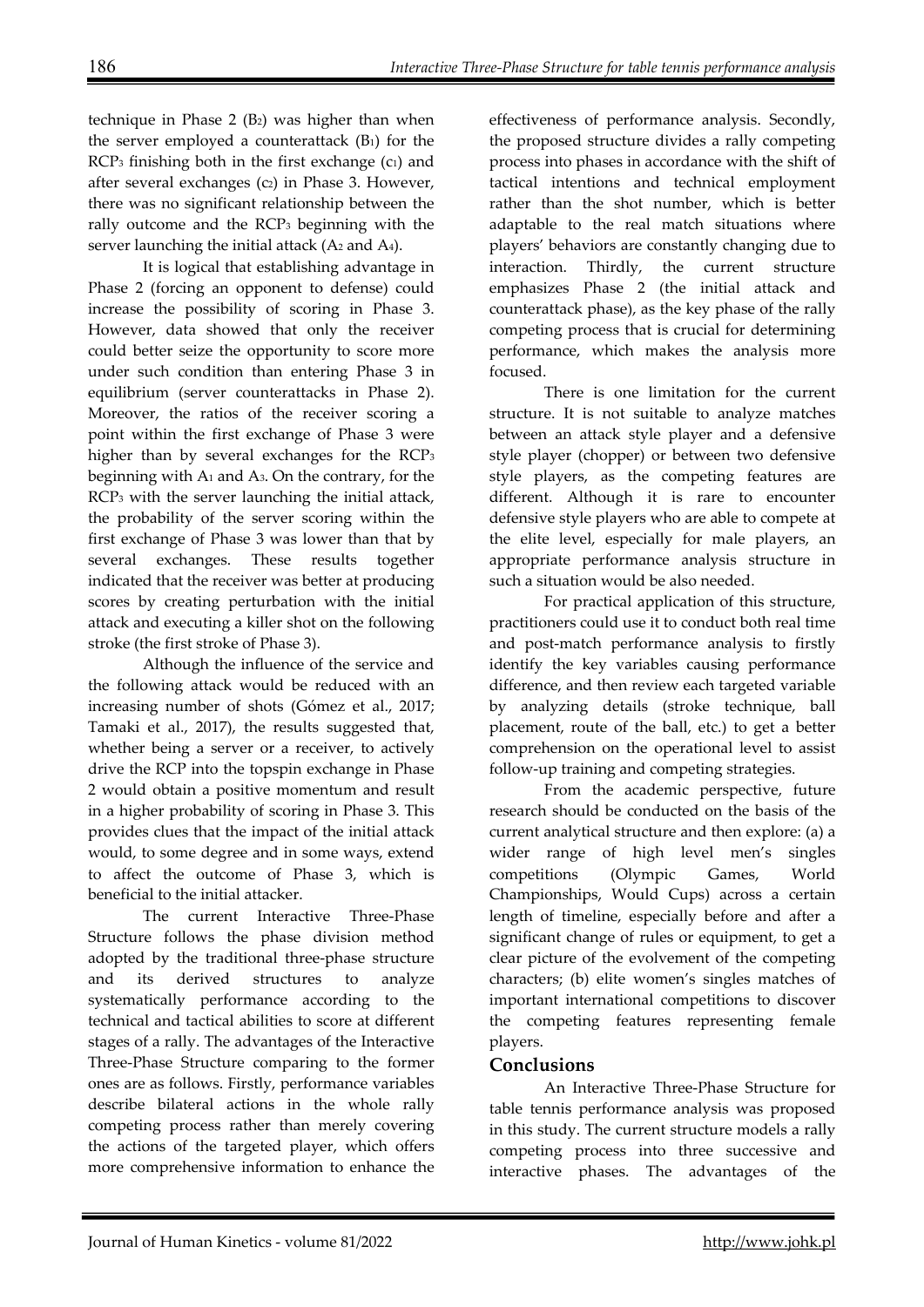proposed structure are: first, performance variables are comprehensive containing bilateral actions covering the whole rally competing process; second, the method of phase division is better at reflecting real match situations; and third, the designed critical phase makes analysis more focused. The application to the elite men's singles matches produced the results of the competing characters of table tennis competitions of the world's highest level. The findings displayed that the variables of the rally competing process ceasing in Phase 2 were crucial for determining performance. Overall, the proposed structure provides a better tool for practitioners to conduct table tennis performance analysis.

#### **Acknowledgements**

The Sports Coaching College Academic Committee of Beijing Sport University granted approval for the study. This work was supported by Chinese National Office for Philosophy and Social Sciences under Grant (number 19CTY009).

#### **References**

Altman, D. G. (1991). *Practical Statistics for Medical Research*. Chapman & Hall.

- Cohen, J. (1960). A coefficient of agreement for nominal scales. *Educational and Psychological Measurement, 20*(1), 37-46. https://doi.org/10.1177/001316446002000104
- Fuchs, M., Liu, R., Malagoli Lanzoni, I., Munivrana, G., Straub, G., Tamaki, S., Yoshida, K., Zhang, H., & Lames, M. (2018). Table tennis match analysis: a review. *Journal of Sports Sciences, 36*(23), 2653-2662. https://doi.org/10.1080/02640414.2018.1450073
- Gómez, M., García-de-Alcaráz, A., & Furley, P. (2017). Analysis of contextual-related variables on serve and receiving performances in elite men's and women's table tennis players. *International Journal of Performance Analysis in Sport, 17*(6), 919-933. https://doi.org/10.1080/24748668.2017.1407208
- Gravetter, F. J., & Wallnau, L. B. (2007). *Statistics for the behavioural sciences* (7th ed.). Wadsworth.
- Guo, W., Liang, M., Xiao, D., & Hao, W. (2020). A systematic and comparative study on the line-changing strategies in top-level table tennis players. *International Journal of Performance Analysis in Sport, 20*(6), 1018-1034. https://doi.org/10.1080/24748668.2020.1823162
- Hughes, M. D., & Bartlett, R. M. (2002). The use of performance indicators in performance analysis. *Journal of Sports Sciences*, 20(10), 739-754. https://doi.org/10.1080/026404102320675602
- Jiang, J., & Yao, J. (2015). Evaluation on tactical skills in table tennis single match and reconstruction and applications of its diagnostic. *Journal of Tianjin University of Sport, 30*(5), 432-437.
- Malagoli Lanzoni, I., Di Michele, R., & Merni, F. (2014). A notational analysis of shot characteristics in toplevel table tennis players. *European Journal of Sport Science, 14*(4), 309-317. https://doi.org/10.1080/17461391.2013.819382
- McAfee, R. (2009). *Table tennis: Steps to success*. Human Kinetics.
- McGarry, T., Anderson, D. I., Wallace, S. A., Hughes, M. D., & Franks, I. M. (2002). Sport competition as a dynamical self-organizing system. *Journal of Sports Sciences, 20*(10), 771-781. https://doi.org/10.1080/026404102320675620
- McGarry, T., & Franks, I. M. (1994). A stochastic approach to predicting competition squash match-play. *Journal of Sports Sciences, 12*(6), 573-584. https://doi.org/10.1080/02640419408732208
- McGarry, T., & Franks, I. M. (1996). In search of invariant athletic behaviour in competitive sport systems: An example from championship squash match-play. *Journal of Sports Sciences, 14*(5), 445-456. https://doi.org/10.1080/02640419608727730
- O'Donoghue, P., & Ingram, B. (2001). A notational analysis of elite tennis strategy. *Journal of Sports Sciences, 19*(2), 107-115. https://doi.org/10.1080/026404101300036299
- O'Donoghue, P. (2009). Interacting Performances Theory. *International Journal of Performance Analysis in Sport, 9*(1), 26-46. https://doi.org/10.1080/24748668.2009.11868462
- Pfeiffer, M., Zhang, H., & Hohmann, A. (2010). A Markov chain model of elite table tennis competition. *International Journal of Sports Science & Coaching, 5*(2), 205-222. https://doi.org/10.1260/1747-9541.5.2.205

<sup>©</sup> Editorial Committee of Journal of Human Kinetics